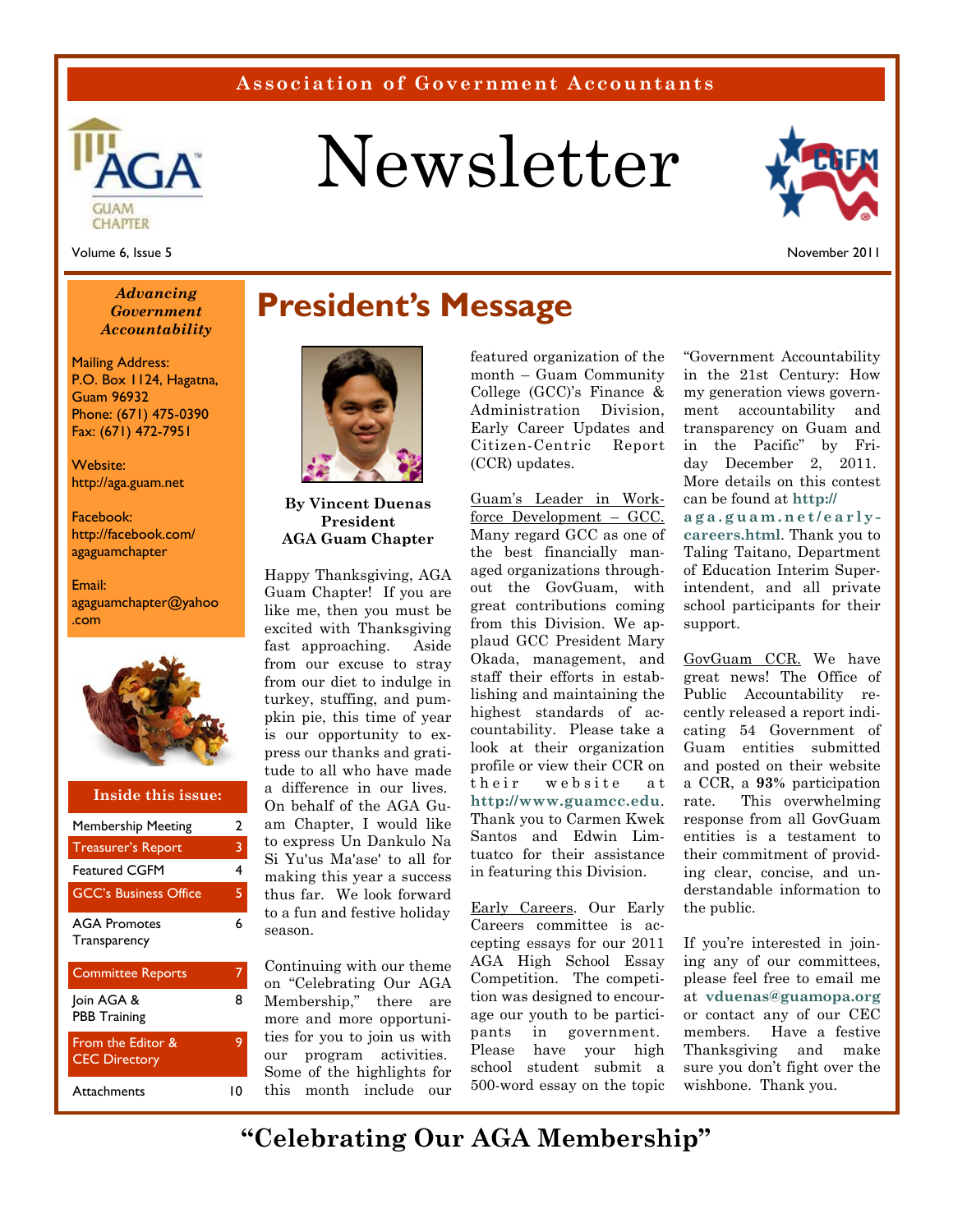### **Last Meeting**

#### **By Rachel Field Secretary AGA Guam Chapter**

Last month's General Membership Meeting guest speaker was Mr. Michael F.Q. San Nicolas, Assistant Vice President and Financial Advisor Wealth Manager with BG Wealth Management Services in the Bank of Guam.

Mr. San Nicolas's discussion topic was on "Managing Finances: Being Responsible with Your Credit." He encouraged AGA Guam Chapter members to look into diversifying their accounts such as checking and savings accounts. He also spoke about diversifying income streams and brought up different types of passive and active income. Passive income is receiving income from dividends, interest, and even virtual real estate. Active income is income made as a result of your on-going efforts.

Mr. San Nicolas also shared about credit and how people can use it to their advantage. He discussed the "5 C's" in lending: character, capital, capacity, credit, and collateral. Bankers look at these five characteristics to help them determine whether or not to lend money. Some tips Mr. San Nicolas gave about credit was to ensure credit card balances do not exceed 30% and to borrow money from lending institutions to help build credit score.

Picture 1: AGA Officers with Guest Speaker Mr. Michael F.Q. San Nicolas

Picture 2: AGA Guam Chapter makes a donation to the Philippines Typhoon Relief Boot Drive



### **Next Meeting**

**Topic:** 

**Implementation of DOE's New Financial Management Information System** 

**Date & Location: Wed., November 16, 2011 12:00 PM – 1:30 PM Outrigger, Tumon** 

**Lunch Fee: Members: \$12 Non-members: \$17** 

This month we have invited Adriana Luna and Tal Booth, Project Managers from the Department of Education (DOE) as our November guest speakers.

Adriana Luna began working for DOE in 2006. She is currently working on attaining a Bachelor's Degree in Business Administration at DeVry University. She has a strong background in customer support and account compliance. She also worked on the MUNIS Project with several

clients such as the Washington Elementary School District in Arizona and the City of San Marcos in California.

As for Tal Booth, unfortunately we were unable to receive his brief biography in time for the release of this newsletter.

Nevertheless, Adriana and Tal will be conducting a presentation on the implementation of the new Financial Management Information System at DOE. The implementation of the new Financial Management Information System began in September 2010 and is well underway. The new system, MUNIS, by Tyler Technologies promises to increase the efficiency and effectiveness of Department operations, and will replace an antiquated legacy system implemented nearly two decades ago. Some of the benefits include: enhanced report writing capabilities that will address stakeholder requirements, more efficient workflow processes that decrease throughput time, and sophisticated management internal controls. Ultimately, the new system

will assist in rebuilding the Department's financial credibility and increase transparency to stakeholders.

Please join us for our November 2011 General Membership Meeting as we hear from Adriana Luna and Tal Booth. During the meeting, we will be raffling off two scholarships for the Performance Measurement and Budget Training on December 12 to 14, 2011. We will also have our monthly free lunch raffle but you must be present to win!



Congratulations to Jocelyn Untalan for winning the free lunch raffle from the October 2011 General Membership Meeting!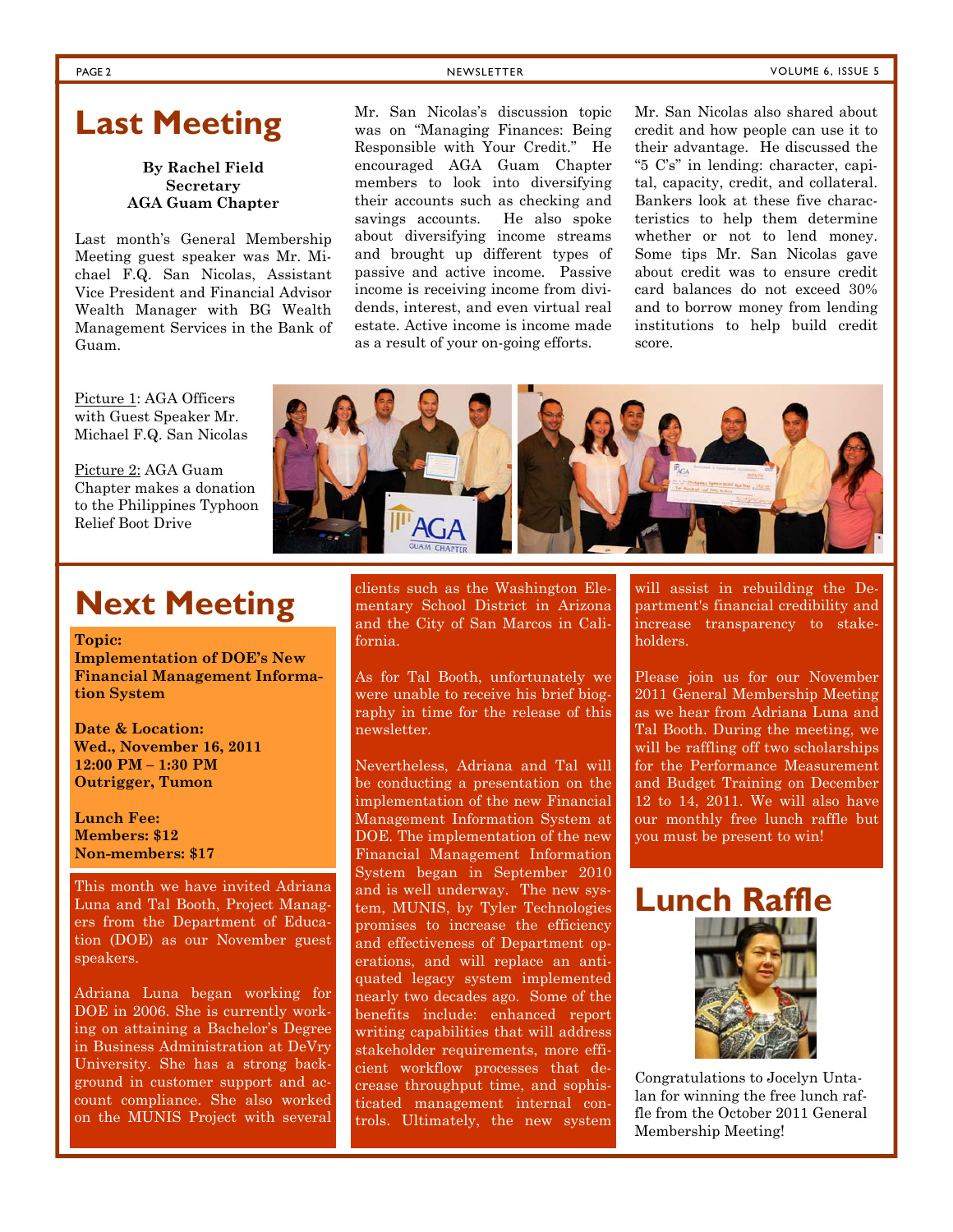4 months ending

### **Treasurer's Report**

Association of Government Accountants - Guam Chapter Condensed Financial Statements As of and for year ending October 31, 2011

|   |       |         |                      |   |        |                               |        | $1.444944440$ $0.4404444$ |
|---|-------|---------|----------------------|---|--------|-------------------------------|--------|---------------------------|
|   |       |         |                      |   |        |                               | Memo   | 10/31/2011                |
| S | 605   |         | 8,347                | s | 43,120 | S                             | 52,072 |                           |
|   | ٠     |         |                      |   | 200    |                               | 200    |                           |
|   |       |         |                      |   |        |                               |        |                           |
|   | ٠     |         | 251                  |   | 17,703 |                               | 17,954 |                           |
|   | 605   |         | 8,096                |   | 25,217 |                               | 33,918 |                           |
| s |       |         |                      |   |        | S                             |        | 8,557                     |
|   | 891   |         | 110                  |   | 35     |                               | 1,036  | 4,520                     |
|   | (382) |         | (110)                |   | (35)   |                               | (527)  | 4,037                     |
|   | 987   |         | 8,457                |   | 42,955 |                               | 52,398 | 47,835                    |
| s | 605   |         | 8.347                | s | 42,920 | s                             | 51,872 | 51,872                    |
|   |       | Chapter | - S<br>509 \$<br>- S |   | - \$   | Community Svc. Prof. Develop. | a.     | 509 \$<br>- S             |

### **Early Careers**

**Artemio "Ricky" Hernandez Early Careers Chair AGA Guam Chapter** 

The AGA Guam Chapter Early Careers Committee has been busy this past month. Among the events the committee has partaken in include: the High School Essay Competition and University of Guam College Nights.

The High School Essay Competition information is shown on the right and on **http://aga.guam.net**.

The University of Guam College Nights were held every Wednesday in October for Guam High School students and their parents in an effort to recruit these students to the university. The Early Careers Committee Co-Chair Zeny Asuncion-Nace attended these events with a focus on promoting the accounting degree program at the university and opportunities offered by the AGA Guam Chapter for accounting majors.

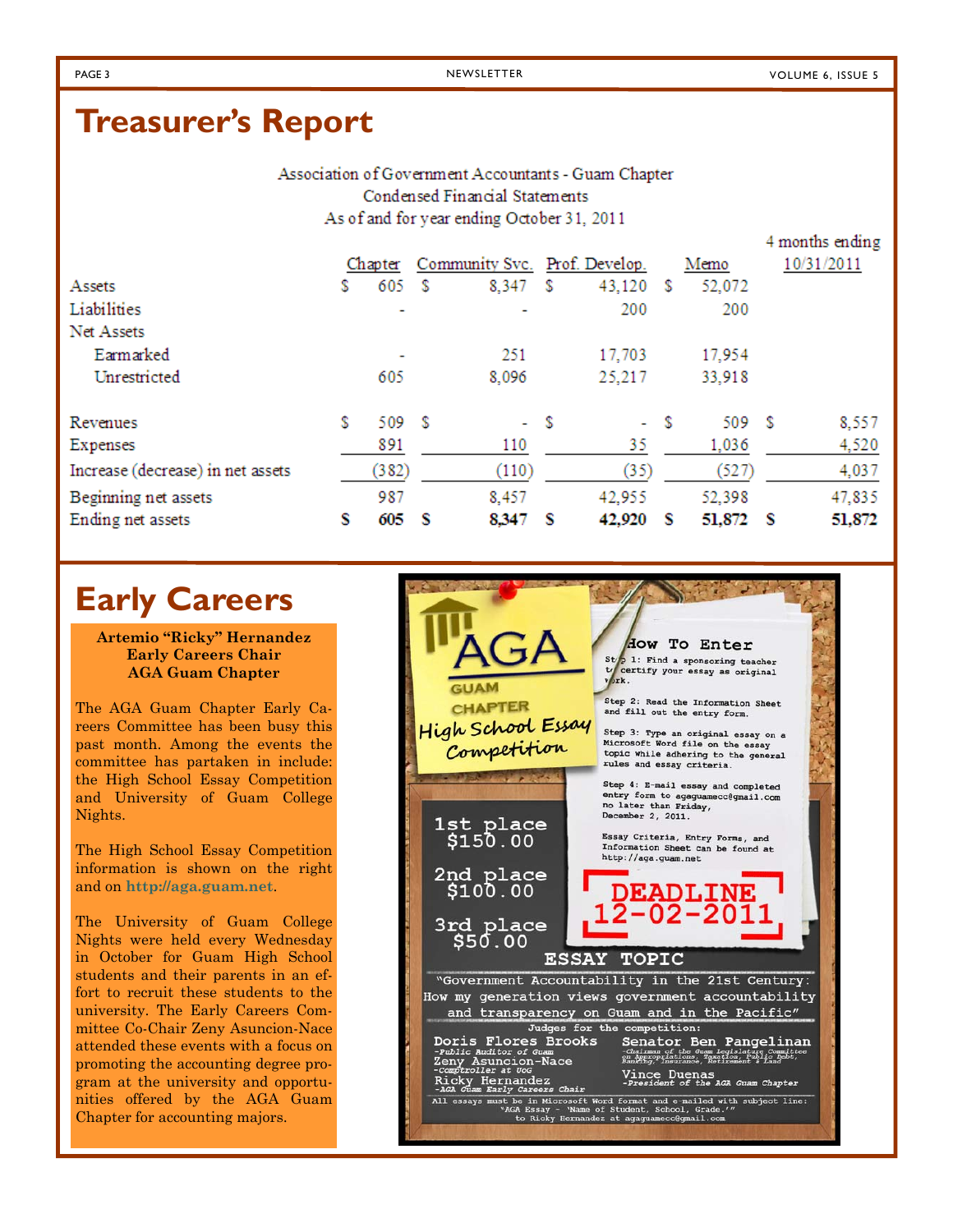## **Featured CGFM**



**Yukari Hechanova, CPA, CIA, CGFM, CGAP Treasurer AGA Guam Chapter** 

Mrs. Yukari B. Hechanova was at the Office of Public Accountability (OPA) for almost eight years conducting and supervising audits of the government of Guam. Later, she moved to the Guam Waterworks Authority to become its Internal Auditor in 2009 and Controller (Designate) as of July 2011.

Certification demonstrates a commitment to the profession. For Yuka, the CGFM designation means competence and integrity as a government accountant and manager. "*Although there are other national certifications accountants can pursue, for those of us focusing our careers in government, the CGFM designation makes the most sense*."

Certification also improves career

opportunities and advancement. Yuka had the privilege of being promoted while at the OPA and believed her career at GWA was also enhanced by her certification. "*It helps to be able to include national certifications like the CGFM as part of your qualifications when applying for jobs or promotions.*"

According to Yuka, the CGFM certification will open many doors to career advancements but also advances a professional's technical level because of the rigorous testing requirements. She encourages others to earn their CGFM certification. Becoming a CGFM "*is a great way to demonstrate your commitment to professionalism and competency.*"

When asked about her experience taking the CGFM exam, she replied: "*It was a pleasant experience to sign up for the exams and you schedule the exam to your availability. I was also allowed leave with pay to take the exams. I sat for the six day review course in 2007 and passed the three part test the following week. I highly recommend the review course because it lets you focus on passing the exam.*"

Additionally, Yuka wanted to let our AGA Guam Chapter members know about the chapter's CGFM scholarship. "*Our Guam chapter provides a CGFM scholarship that members can take advantage of. It reimburses for the exam costs plus provides for a "well done" award. So there really is no excuse to not take the exam once you are committed to it!*"

## **Earn Your CGFM in February**

Don't miss the opportunity to take the CGFM Examinations and earn your CGFM at the next Intensive Review Course event in February. AGA is offering a two-day Intensive Review Course on Monday, Feb. 27, 2012 and Tuesday, Feb. 28, 2012 and an opportunity to take CGFM Examinations on Feb. 29–March 2, 2012. The cost of the

course is only \$279 for qualified participants, and it offers 18 CPE hours.

Special Bonus: The CGFM Examinations are offered at no cost to course attendees.

More information and a registration form for this event are available on this link: **http://www.agacgfm.org/ nlc\_2012/cgfm\_exams.htm**



To retain the CGFM certification, all CGFMs must adhere to the AGA's Code of Ethics.

In addition, to continue using the CGFM designation after their names, CGFMs must be in an active status. To maintain your CGFM certification in an active status, you must:

- 1. Pay the CGFM renewal fee by the due date every year;
- 2. Complete at least 80 hours of continuing professional education every two years in government financial management or related technical subjects (within the designated two-year CPE cycle); and
- 3. Maintain and, if requested by AGA, provide detailed information on CPE hours completed.

The 80 CPE hours must be completed within the CGFM's two-year CPE cycle. The first CPE cycle starts on Jan. 1 of the year following the one when the CGFM designation was earned. The CPE requirements apply to all active CGFMs, whether employed or not and whether employed full- or part-time by a government or other organization.

Active CGFMs must complete a minimum of 80 CPE hours every two years to maintain their CGFM certification. While there is no minimum number of hours required to be earned each year, CGFMs are encouraged to earn CPE hours throughout their two-year cycle. For more info on CPE requirements, visit **http://www.agacgfm.org/cgfm/ maintain/cpe\_requirements.aspx** 

**Need CGFM review material?**  Please contact Jason Katigbak at **Jason.katigbak@gu.ey.com** for details on borrowing the Guam AGA Chapter's CGFM Review Materials.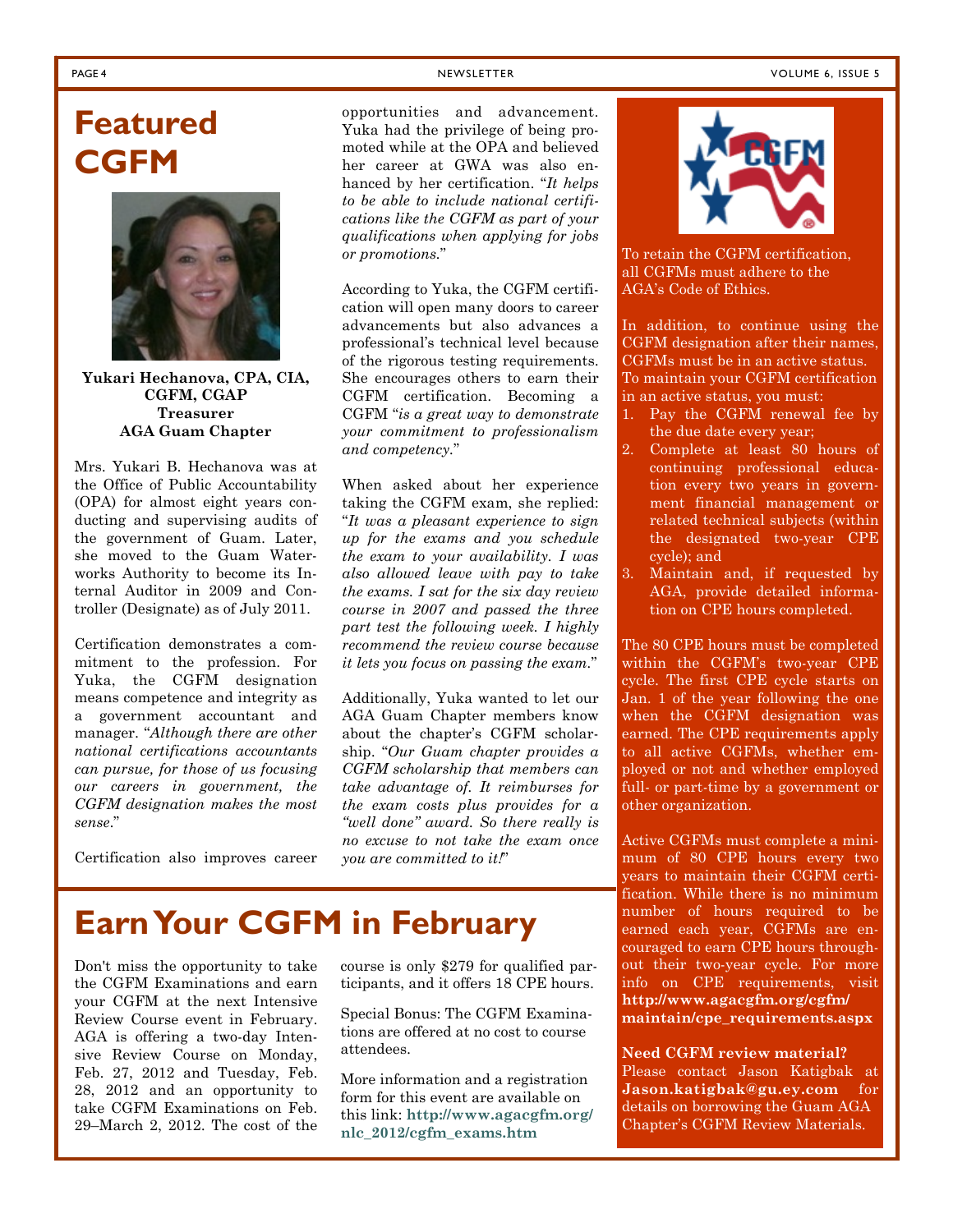Kulchon Kumunidat Gudhan

### **GCC Business Office Guam's Leader in Workforce Development**

Our feature for November 2011 is the Guam Community College (GCC)'s Finance & Administration Division's Business Office. The division is led by Vice-President Carmen Kwek Santos, CPA. She provides leadership for the financial management, human resources, materials management, and financial aid offices. As Guam's leader in workforce development, this division is key to the overall success in providing the highest quality education and job training in Micronesia.

In preparation of its reaccreditation visit in March 2012, GCC has taken steps to provide higher quality education services by offering various secondary and post-secondary courses and improved facilities. Recently, the Business Office was involved in the planning and implementation of major improvements within GCC.

First major improvement for GCC was the implementation of Sungard HE Banner System, an integrated database system. The system fully integrated the accounting, student, financial aid, and human resources/payroll modules and enables transactions to be processed in real time. Moreover, it allowed students to register and pay for classes online and view their transaction history.

Second major improvement for GCC was the opening of AALG Allied Health Center and LEED-Gold certified Learning Resource Center. A renovated Foundation Building, complete with new classrooms and a coffee shop will also open in Summer 2012.

Third major improvement for GCC is its position as a low-risk auditee status for the tenth consecutive year. GCC continues to receive recognition as one of the best financially managed organizations within the Government of Guam system. GCC strives to maintain this status, even with increasing federal and local regulations.

Within the Finance & Administration Division is the GCC Business Office. The office provides accounting services to students, staff, faculty and administration. Those services provided include cashiering, accounts receivable, accounts payable, payroll, and accounting for GCC. The office consists of nine staff led by Controller Edwin Limtuatco. It is located on GCC's Student Services and Administration Building and operates on weekdays from 8:00 am to 5:00 pm.

The Business Office manages the increasing numbers of federal grants received by GCC as well. GCC received:

- \$6 million (M) from the U.S. Department of Education American Recovery and Reinvestment Act State Fiscal Stabilization Funds, administered through the Office of the Governor,
- \$1.3M from the U.S. Department of Energy grant through the Guam Energy Office, and
- Additional funding from the Department of Interior Capital Improvement Project and College Access Challenge Grants.

The Business Office exists to ensure that GCC maintains fiscal accountability to its stakeholders. The improvements and accomplishments in GCC will not be made possible without the active and diligent efforts of GCC's administrators, staff, faculties and students who continue to provide over and beyond its duties and responsibilities.

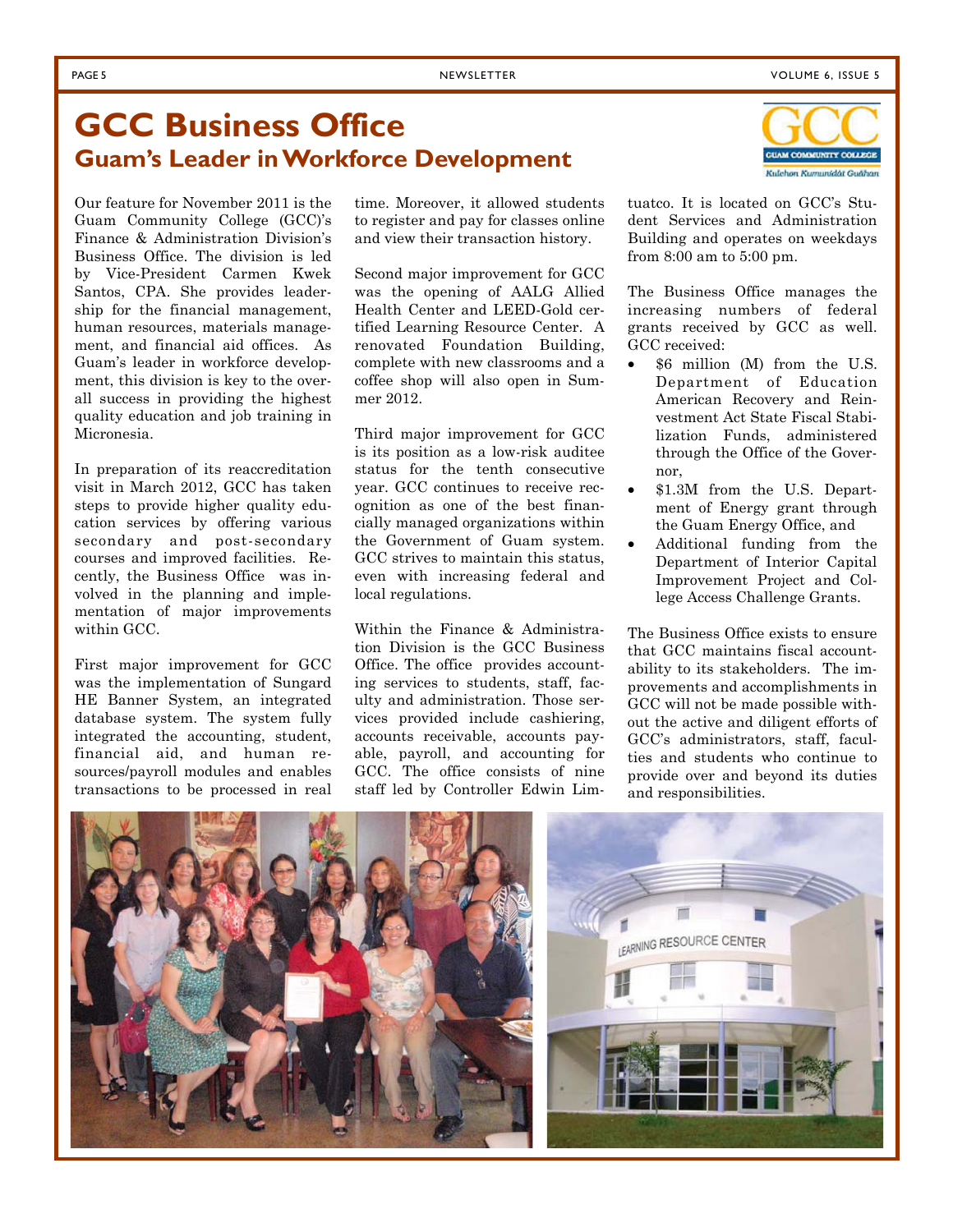#### PAGE 6 NEWSLETTER NEWSLETTER NEWSLETTER NEWSLETTER NEWSLETTER SERVICE SUPPORT OF A SERVICE SUPPORT OF A SERVICE SUPPORT OF A SERVICE SUPPORT OF A SERVICE SUPPORT OF A SERVICE SUPPORT OF A SERVICE SUPPORT OF A SERVICE SUPPO

### **AGA Promotes Transparency Through CCRs**



#### **By Bill Miller Chairperson Accountability Working Group AGA National**

#### **What is Citizen Centric Reporting?**

Seeing a need to provide more informative government reporting to the general public, AGA launched the Citizen Centric Report [CCR] initiative. This report is a nicely designed template of 4 pages of information the average citizen would want to know. The first page covers general information such as population figures, regional characteristics and government goals. The second page covers performance of key missions and services. The third page addresses revenues and costs, and the fourth page examines future concerns and initiatives for the ensuing year. AGA envisioned the reports to be prepared annually, although each entity would set their own parameters and goals—perhaps issuing them more or less frequently.

#### **Why AGA?**

This initiative is moving across governmental entities fast and for good reason. The CCR reports are fantastic examples of transparency to the constituency in a format that captures the essential message citizens want to know. The CCR is the "CliffNotes" of governance—within minutes the constituency will know the essential facts, figures, and future issues and initiatives of their governing entity. For the governing entity, CCR is a talking paper and report card, and for the citizens, CCR is engagement. If they know the facts, figures, and initiatives they will be better informed and can judge

where their concerns might be.

AGA leaders saw a need for understandable transparency with the citizens served by government. It was all too evident that normal government financial reports were too extensive and cumbersome to read much less understand. The financial reports were written for the accountants, not the average citizen. AGA's initiative serves as a bridge to the outside world and window into government. AGA also recognized that the citizens have a need to know and governments need to be transparent.

#### **What is AGA Doing?**

With an assigned National Director and with tremendous grass roots support from several members in various chapters, a pilot project was started. These dedicated servants helped craft the templates and worked directly with local governments to develop a CCR. The results were astounding. To date there have been 60 CCRs prepared by all levels of government and the enthusiasm for these reports is growing nationwide. (You can view these reports on our website). But, it is not enough. The goal is to have government institutions embrace the CCR concept and use the system for the good of all. AGA has designated proliferation of the CCR as one of the highest priorities in 2011-2012 and built the organization to get there. A working group was formed to expand knowledge and execution of the CCR system. This group is charged with advising the Director and working with chapters in developing and distributing the CCR. Members of this group include the superstars who successfully launched the pilot projects.

#### **Where is AGA Going?**

Local chapter involvement is critical to the success of the CCR program. It is imperative for the chapters to recognize the need for government accountability to the citizenry. The successes we have had with the published reports bode well for proliferation over time. The chapters have a ready benchmark to work from, and the templates and instructions for use are available on the AGA [National] website at **http://www.agacgfm.org/citizen/**.

Each chapter can take baby steps towards the process by creating a CCR for the chapter activity. Believe it or not, it is a fun activity to do and gives the chapter an easy reference for the chapter's finances and activities. The chapters' CCRs do not take a lot of time, generally between 4 and 9 hours. Additionally, chapters gain up to 2000 points in the chapter recognition program. As of September 30, 2011, 30 chapters submitted CCRs to the AGA National Office.

The chapters can then move to assisting government entities in preparation of a CCR. This can be done by perusing the entity's website and crafting a CCR based on that information and meeting with government officials. Or, chapter representatives can schedule a meeting with government representatives and discuss and show example CCRs prepared by other government entities.

Nationally, the government entities compete for Certificates of Excellence in Citizen Centric Reporting.

So, we look forward to working with the chapters to spur this initiative forward and encourage each chapter to accept the responsibility to develop the CCR program in their chapter. Please contact Evie Barry, director of performance reporting at **ebarry@agacgfm.org** or 703-684- 6931, ext. 324 or Louise Kapelewski, programs assistant at **lkapelewski@agacgfm.org** or 703-684- 6931, ext. 321.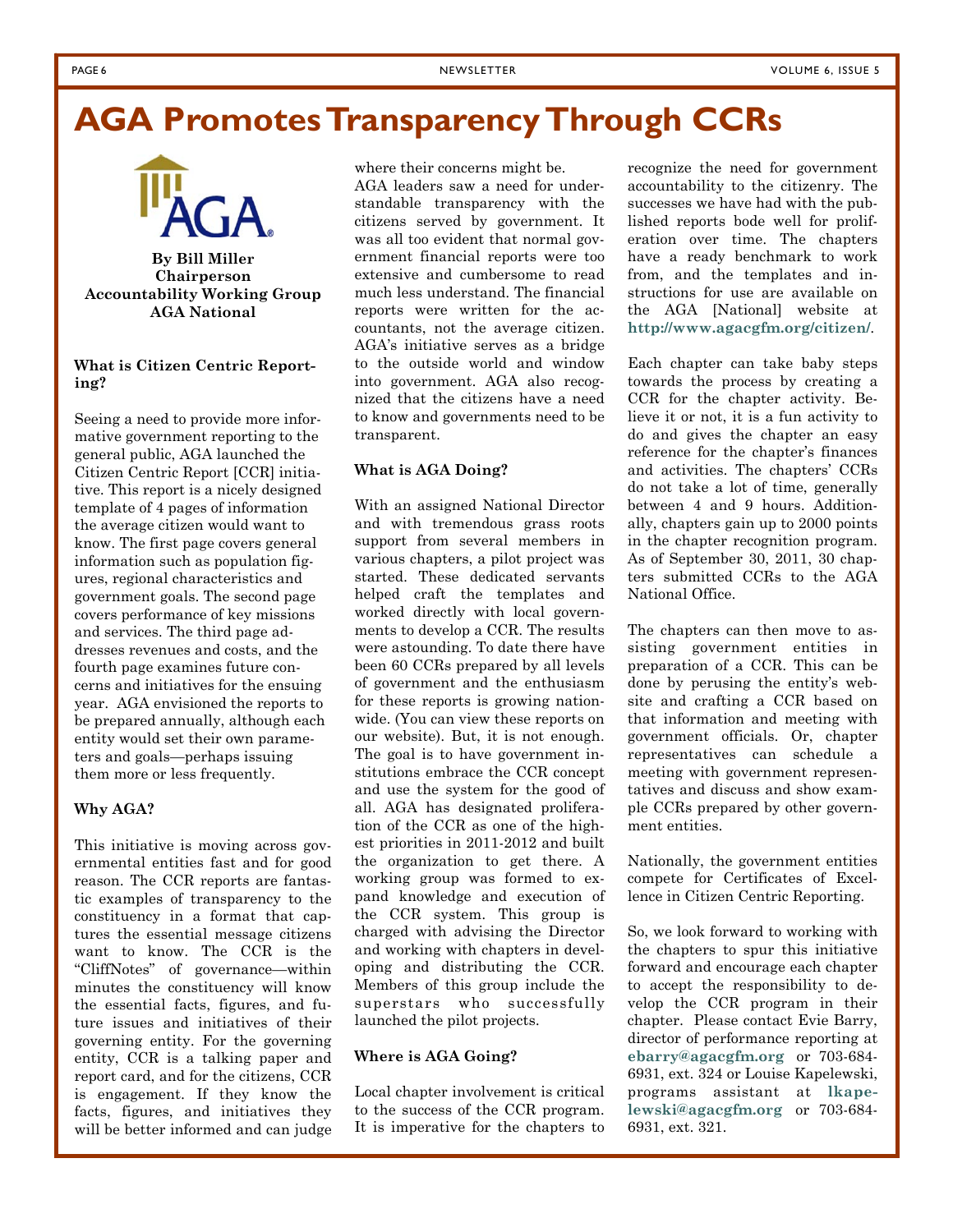### **Community**

Ongoing Community Service: Canned Food Drive

Date: Until November 23, 2011

We will be donating canned goods to the Salvation Army, which will assist in their annual Thanksgiving drive to help those in need. A drop-box will be made available during the November General Membership Meeting for those who would like to donate.

We have the following community service activities for this and next month:

1. Kamalen Karidat Soup Kitchen. We participated in the Kamalen Karidat Soup Kitchen yesterday on November 15, 2011 from 5:30

to 6:30 pm. Thank you to our volunteers who assisted with and members who donated food for the soup kitchen!

- 2. Canned Food Drive: We are still seeking canned good donations until next week. The donations can also be dropped off at the Office of Public Accountability in the DNA Building at Hagatna, no later than 3:00 pm on November 23, 2011.
- 3. Salvation Army Red Kettle Drive: We are seeking volunteers for the drive, to be held possibly around Thursday, December 1, 2011. More details will be announced as the event draws near.

Anyone interested in volunteering for our upcoming community service activities can contact Lou Perez at 483-3350 or **guamperezlou@gmail.com** 218 or **juntalan@guamopa.org**.

or Jocelyn Untalan at 475-0390 ext.





### **Training**

Topic: Government Accounting Updates (3 CPEs)

Instructor: Lealan Miller, CPA Partner, Eide Bailly LLP

Date, Time & Location: January 20, 2012 8:30 AM to 12:00 PM University of Guam

#### **By Maripaz Perez Accountability Chair AGA Guam Chapter**

On October 31, 2011, the Office of Public Accountability (OPA) issued its report on Government of Guam agencies' submission of their Citizen-Centric Reports (CCR) pursuant to Public Law (P.L.) 31-77.

AGA is proud to offer a 3-hour course on Government Accounting Updates to be presented by Lealan Miller, CPA.

#### Speaker Bio

Lee has over 21 years of experience performing audits in various industries. He currently specializes in financial institutions, governments, manufacturing and benefit plans. He is involved with several outside organizations including Association of Government Accountants (AGA), AICPA and the Idaho Society of CPA's. He is a member of the

AICPA's State and Local Government Expert Panel.

- Course Content
- 1. Proposed Standards
- 2. Research Agenda
- 3. GASB Statements

#### Registration Fees

- AGA Member: \$30
- GSCPA Member: \$40
- Non-members: \$50

Please see attached registration form and biography on page 10.

**Accountability** P.L. 31-77 required the OPA to submit to the Speaker of the Legislature and the Governor a complete list of current and outdated CCR reports submitted by line agencies, autonomous and semi-autonomous agencies, public corporations, the Mayor's Council of Guam, the Judiciary of Guam, and Legislature.

> OPA reported that of the 58 Government of Guam entities that were required to submit a CCR and post

on their website, 54 agencies (93%) submitted a CCR and posted on their website. Visit the OPA website at http://www.guamopa.org/ index.php?pg=official-citizencentricreport to view all these reports.

The AGA Guam Chapter plans to hold a future CCR training tentatively scheduled for March 2012 in its continued efforts in closing the this gap between the government and their citizenry.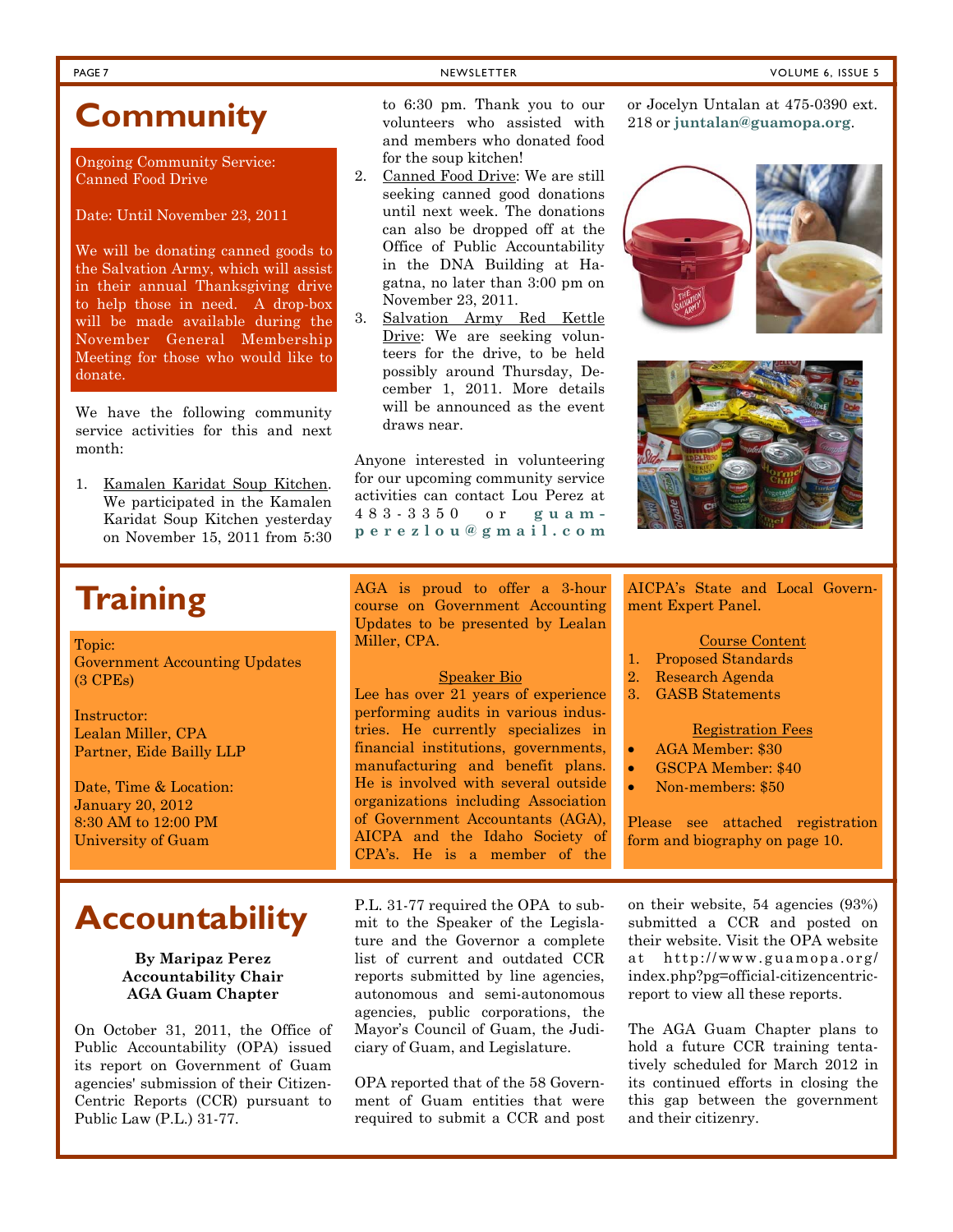### **Organization Member Program**



Take ADVANTAGE of AGA's new Organization Member Program. Join other government accountability agencies that value their staff and are willing to invest in their professional development and continuing education. This program is only open to government agencies at this time.

Now, more than ever, it is vital that your government organization show its support of professional staff while benefiting from the savings on a wide range of exciting professional development opportunities. By taking ADVANTAGE of AGA's Organization Member Program, your government agency will benefit for years to come.

In addition to offering group members countless opportunities to network with peers, exchange ideas, build leadership skills, make friends and professional contacts and keep up with the latest developments, your government agency will receive these cost saving benefits:

- Reduced registration fees (discounted at member rates) for staff members attending AGA's nationally sponsored conferences and training programs (employees in the group membership are eligible for member rates as well as an equivalent number of employees that are not in the group membership program). These reduced fees DO NOT apply to local chapter events.
- In addition to the group members receiving copies, your agency will receive free additional copies (one for every 10 group members, up to 30 copies)

of the Journal of Government Financial Management, AGA's outstanding, quarterly magazine that provides in-depth coverage of topics important to the accountability profession.

• A 10 percent discount on numerous AGA products, including study guides to prepare for the Certified Government Financial Manager Exams, audio conferences and other AGA books.

Special Recognition: Your government agency will be recognized in AGA promotional materials and at national conferences as an ADVAN-TAGE Member Partner with the Association. Such recognition will enhance the prestige of your agency and AGA.

You decide what level of support your employees receive through this program. At the highest level of support, Platinum, the organization fee is the number of employees in your group times the \$90 full government rate. Or, if you decide upon a sharing approach to membership, at the Gold level, the organization fee is the number of employees in your group times \$45. At this level, the employees share the cost of membership by paying the remaining \$45 each for the full government rate of \$90.

For more information, visit: **http:// www.agacgfm.org/membership/ downloads/AGAGroupMembers hip.pdf** 



### **PMB Training**

Registration for AGA's **Performance Management and Budget** training is still on-going until Thursday, December 8, 2011.

The course qualifies for 24 CPEs and focuses on frameworks for excellence, performance budgeting and measurement. It will be instructed by Drummond Kahn, CIA, CGFM, CGAP, MS, BA Political Science on December 12 to 14, 2011 from 9:00 AM to 5:00 PM at the Outrigger Guam Resort in Tumon.

Registration Fees

- AGA/GSCPA Members: \$400
- Non-members: \$500

More information and the registration form is available at http://aga.guam.net.

### **Join AGA!**

In a competitive government financial management community, accountability professionals can't go it alone. Membership in AGA will give you the tools and support you need to make your mark on the profession.

If your field is financial management –no matter what your specialization is or where you work – membership in AGA is indispensable. AGA is the only association supporting more than 15,000 professionals working in federal, state and local governments as well as the private sector and academia.

Become a member and experience what AGA can offer you at every stage of your career. Discover what AGA membership is and what it can do for you by viewing this webpage: **http://www.agacgfm.org/members hip/benefits.aspx**.

To join AGA, visit **http:// www.agacgfm.org/membership/jo innow.aspx**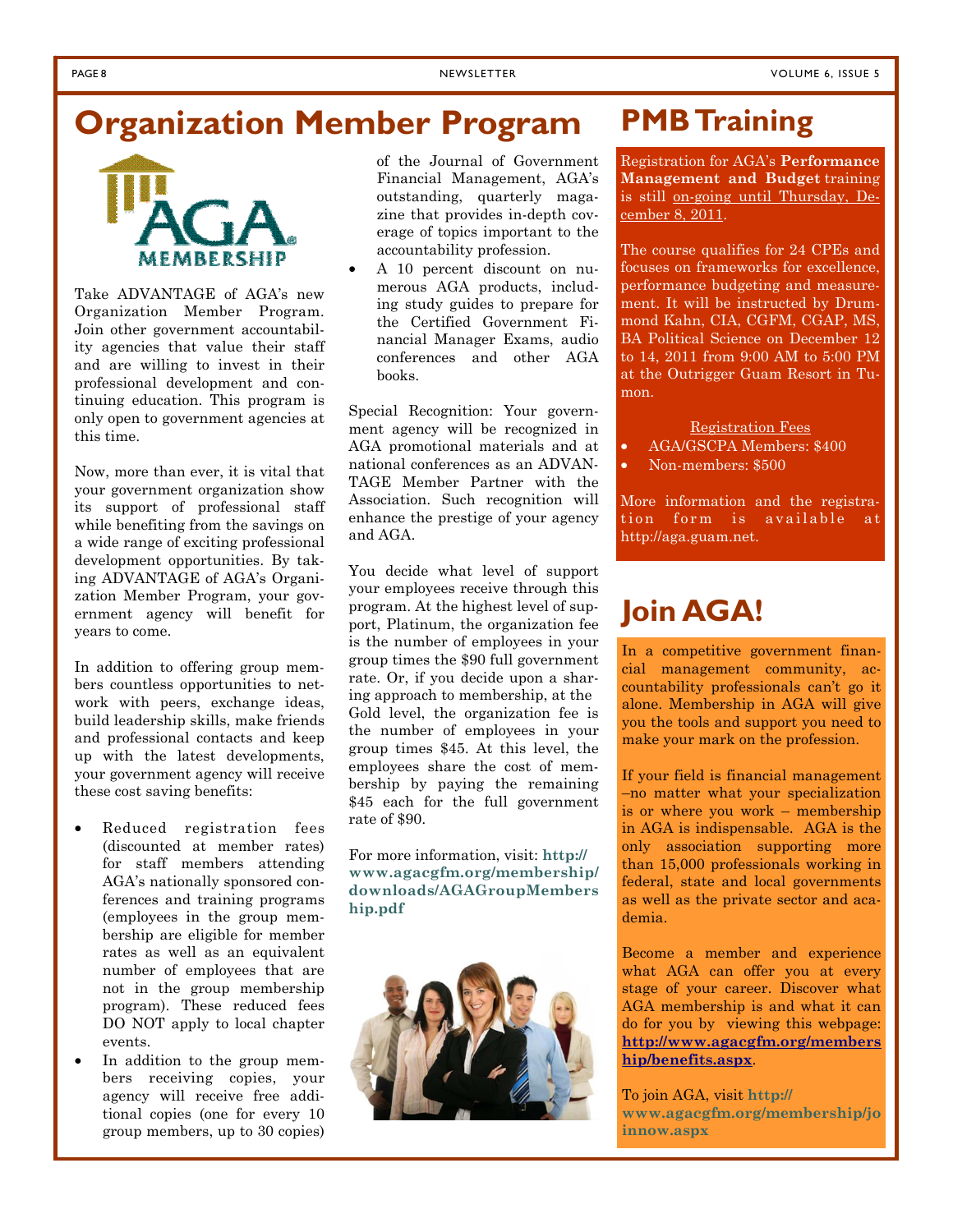### **From The Editor**

November is the month of giving thanks. Therefore, we would like to thank our AGA Guam Chapter members for their continued support, CEC for their leadership, and to all those who contributed articles for our monthly newsletter. Un Dankulo Na Si Yu'us Ma'ase'! Please keep submitting those articles so that we will have a very exciting newsletter!

As always, we would like to hear from you! If you have any questions, comments, suggestions, concerns or interesting topics you would like to share to our AGA Guam Chapter community, please let us know. You may e-mail me, Joy Bulatao, at **joy.bulatao@gmail.com** or my Co-Editor, Matt Quinata at **agaguamchapter@yahoo.com**.

### **Chapter Executive Committee Directory**

#### **Position Name Email**

President **President Example 2018** Vincent Duenas **Vincent Duenas** *Vermenas* vduenas @guamopa.org Awards Committee & Chapter Recognition Student Representative Cheri Sumalpong Cheri Sumalpong cherimarie.s@gmail.com

President-Elect Jason Katigbak, CFE, CIA, CPA Jason.Katigbak@gu.ey.com Immediate Past President Thomas Paulino, CGFM, CPA, CGAP thomaspaulino@gmail.com Treasurer Treasurer The Mukari B. Hechanova, CPA, CIA, CGFM, CGAP yuka@guamwaterworks.org Secretary **Secretary Rachel Field Rachel Field Rachel Field Rachel Field Rachel Field Rachel Field Rachel Field Rachel Field Rachel Field Rachel Field Rachel Field Rachel Field Rachel Field Rach** Alternate Secretary **Gloria Travis, CGFM** and the secretary security of the secretary of the secretary of the second to the secretary of the second to the second the second of the second to the second the second of the sec Accountability Chair **Maripaz N. Perez, CGFM, CGAP** mperez@guamopa.org Awards Committee & Chapter Recognition Taling Taitano, CPA, CGFM Thair tmtaitano@gmail.com By-Laws and Procedures Chair **Llewelyn Terlaje, CGAP** lterlaje@guamopa.org By-Laws and Procedures Co-Chair Thomas Paulino, CGFM, CPA, CGAP thomaspaulino@gmail.com CGFM Chair **CGFM** Chair Jojo Guevara III, CGFM **1998** jbguevara@portguam.com CGFM Co-Chair **Carry Community Community Community** Gloria Travis, CGFM Co-Chair gtravis@uguam.uog.edu Chapter Auditor **Rizalito Paglingayan** Rizalito Paglingayan Rizalito.paglingayan@gu.ey.com Communications Chair **Bobbie Howard, CPA** bobbie725@yahoo.com Community Service Chair **Lourdes R. Perez Community Service Chair** Community Service Chair Early Careers Chair **Artemio "Ricky" Hernandez** artemiorh@gmail.com Early Careers Co-Chair **Zeny Nace, CFE, CPA, CGFM** znace@uguam.uog.edu Education Chair **Jason Katigbak, CFE, CIA, CPA** Jason.Katigbak@gu.ey.com Historian and the Hernandez degree in the Hernandez degree in the property internandez  $\textcircled{1}$  inernandez  $\textcircled{2}$ guamopa.org Membership Chair **Valerie Manibusan Mafnas, CPA** vmafnas@gpagwa.com Newsletter Editor **Mature 2018** Joy Bulatao **Joy Bulatao** *Joy Bulatao**joy.bulatao@gmail.com* Newsletter Co-Editor **Matt Quinata** Matt Quinata matt quinata mattquinata matt matt and matt matt of matt of matt GPDC Chair **Chair** Rodalyn Marquez, CGFM, CPA, CGAP, CIA rmarquez@guamopa.org Programs/Technical Meetings Chair **R. Joyce Castro Castro Communisty Constant** joyce.castro@doa.guam.gov Scholarship Chair **Scholarship Chair** Doris Flores Brooks, CPA, CGFM dfbrooks@guamopa.org Standards & Research Chair **Christopher Wolseley, CA** cwolseley@deloitte.com Webmaster **Doreen Crisostomo, PhD., CGFM** doreentc@guam.net

**Job Announcement: Pacific Unlimited, Inc.** is seeking a hands-on full cycle accountant or Corporate Controller. Interested candidates are encouraged to email or call President John Limtiaco atjlimtiaco@fleetservicesguam.com or 671-473-4374.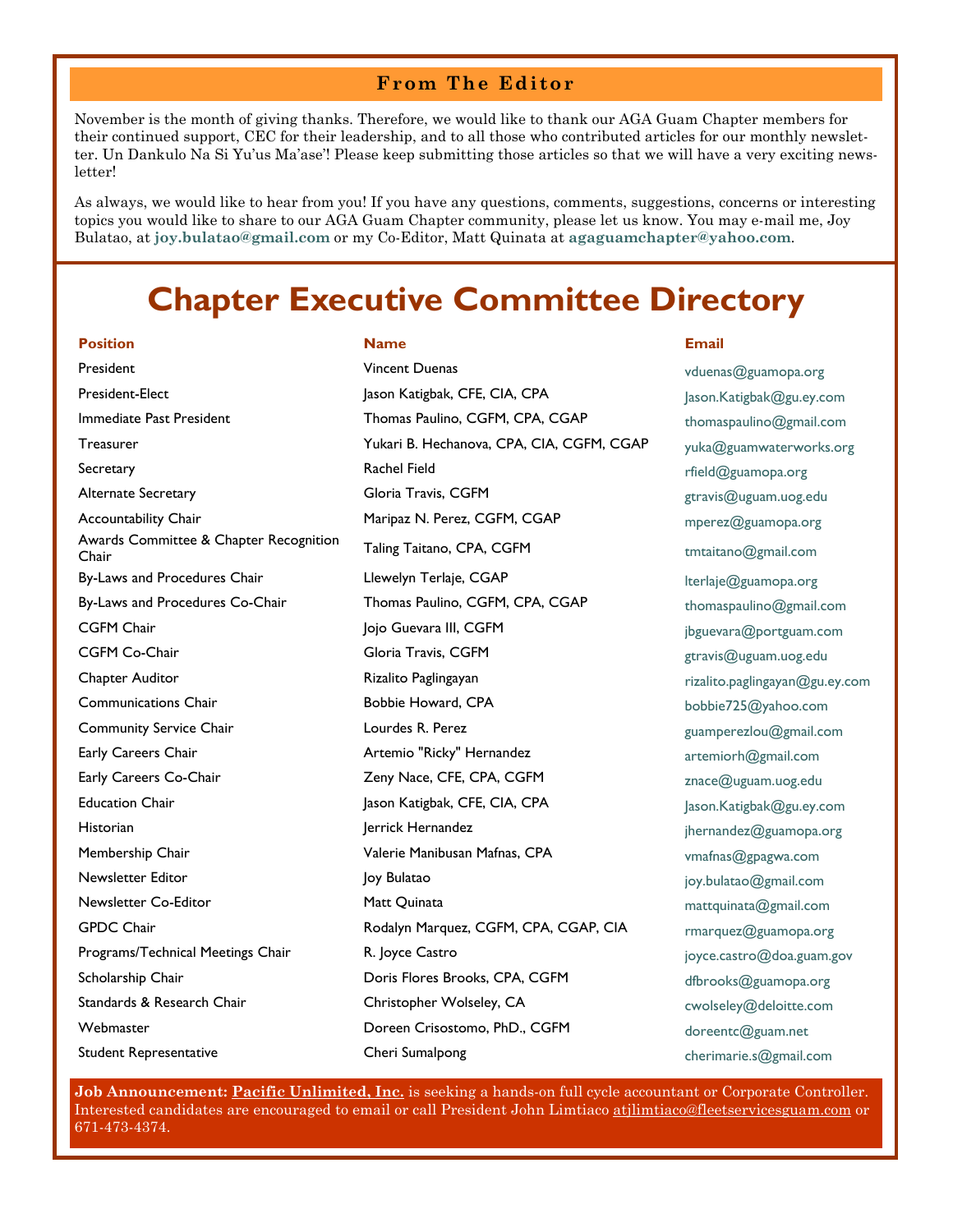

*Advancing Government Accountability*



# **Association of Government**

## **Accountants**

Invites you to a course on:

## **Government Accounting Updates**

**Lealan Miller, CPA Partner, Eide Bailly LLP** 

## **REGISTRATION FORM**

**Date: January 20, 2012 (Friday) 8:30 am to 12:00pm Registration starts at 8:00am Location: University of Guam Credits: Qualifies for 3 hours of CPEs Field of Study: Governmental Accounting (ACCG)** 

| Name:                                                                                                                                     |                                                      |                   |                    |
|-------------------------------------------------------------------------------------------------------------------------------------------|------------------------------------------------------|-------------------|--------------------|
|                                                                                                                                           |                                                      |                   |                    |
|                                                                                                                                           |                                                      |                   | Fax: Email: Email: |
|                                                                                                                                           | <b>Please Check Applicable Fee:</b>                  |                   |                    |
| \$30 AGA Member                                                                                                                           |                                                      | \$40 GSCPA Member | \$50 Others        |
|                                                                                                                                           | <b>IMPORTANT NOTICES - PLEASE READ</b>               |                   |                    |
|                                                                                                                                           | <b>Registration and Payments</b>                     |                   |                    |
| AGA Members and all others, please fax registrations and/or Government Purchase Orders to (671) 649-3920 or<br>$\bullet$                  |                                                      |                   |                    |
| email to jasonkatigbak@gmail.com or rmarquez@guamopa.com no later than January 13, 2012 (Friday).                                         |                                                      |                   |                    |
| Payments or Validated Government Purchase Orders must be received by <b>January 16, 2012 (Monday)</b> . Please                            |                                                      |                   |                    |
| make checks <b>payable to "AGA-Guam Chapter"</b> and mail to P.O. Box 1124 Hagåtña, GU 96932.                                             |                                                      |                   |                    |
|                                                                                                                                           | <b>Cancellation, Substitution, and Refund Policy</b> |                   |                    |
| Cancellation request must be submitted in writing to jasonkatigbak@gmail.com or rmarquez@guamopa.com by                                   |                                                      |                   |                    |
| January 16, 2012 (Monday). Any cancellation request after January 16, 2012 (Monday) will be penalized                                     |                                                      |                   |                    |
| \$20 administrative cost.                                                                                                                 |                                                      |                   |                    |
| No refunds will be given for cancellations received after that date. No shows will be billed for the full<br>$\bullet$<br>conference fee. |                                                      |                   |                    |
| Substitution of participants is permissible with $\Delta G \Delta$ written authorization                                                  |                                                      |                   |                    |

• Substitution of participants is permissible with AGA written authorization.

**For Inquiries, Please Contact Jason Katigbak at jasonkatigbak@gmail.com (671-649-3700) or Rodalyn Marquez at rmarquez@guamopa.com (671-475-0390)**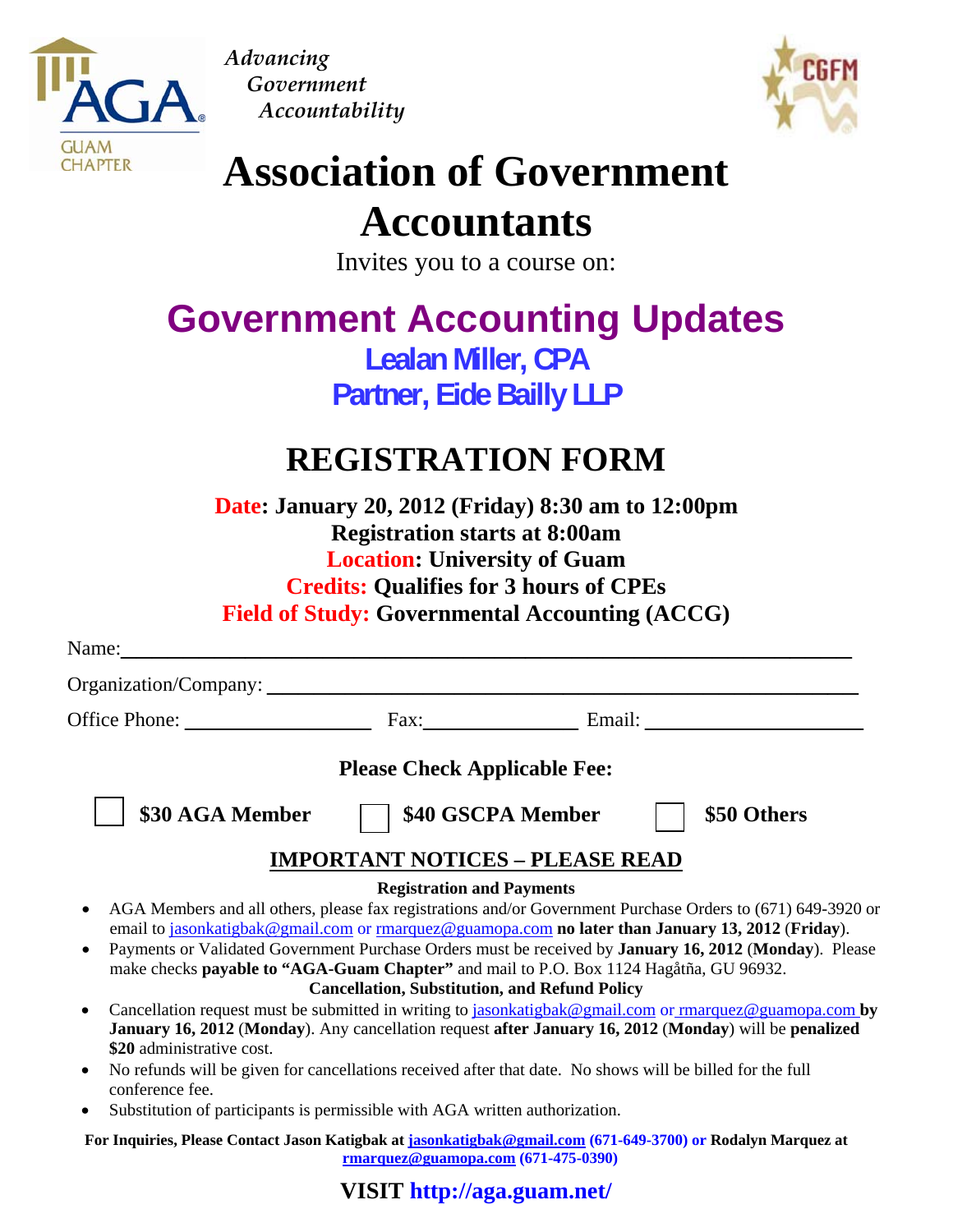### **I. COURSE AGENDA**

The following proposed standards, research agenda and GASB statements will be discussed during the presentation:

### *A. Proposed standards:*

- Pension Accounting and Financial Reporting
- Conceptual Framework Project Recognition and Measurement Approaches
- Economic Condition Reporting: Financial Projections

### *B. Research Agenda:*

- Electronic Financial Reporting
- Fair Value Measurement
- Fiduciary Responsibilities
- Leases

### *C. GASB Statements*:

### June 30, 2011

### **Statement No. 54**

### *Fund Balance Reporting and Governmental Fund Type Definitions*

Effective date: For periods beginning after June 15, 2010 (Issued 02/09)

### **Statement No. 59**

### *Financial Instruments Omnibus*

Effective date: For periods beginning after June 15, 2010. Earlier application is encouraged. (Issued 06/10)

June 30, 2012

### **Statement No. 57**

### *OPEB Measurements by Agent Employers and Agent Multiple-Employer Plans*

Effective date: The provisions of Statement 57 related to the use and reporting of the alternative measurement method are effective immediately. The provisions related to the frequency and timing of measurements are effective for actuarial valuations first used to report funded status information in OPEB plan financial statements for periods beginning after June 15, 2011. (Issued 12/09)

### **Statement No. 64**

### *Derivative Instruments: Application of Hedge Accounting Termination Provisions—an amendment of GASB Statement No. 53*

Effective Date: The provisions of Statement 64 are effective for financial statements for periods beginning after June 15, 2011, with earlier application encouraged. (Issued 06/11)

December 31, 2012

### **Statement No. 60**

### *Accounting and Financial Reporting for Service Concession Arrangements*

Effective Date: For financial statements for periods beginning after December 15, 2011. The provisions of this Statement generally are required to be applied retroactively for all periods presented. (Issued 11/10)